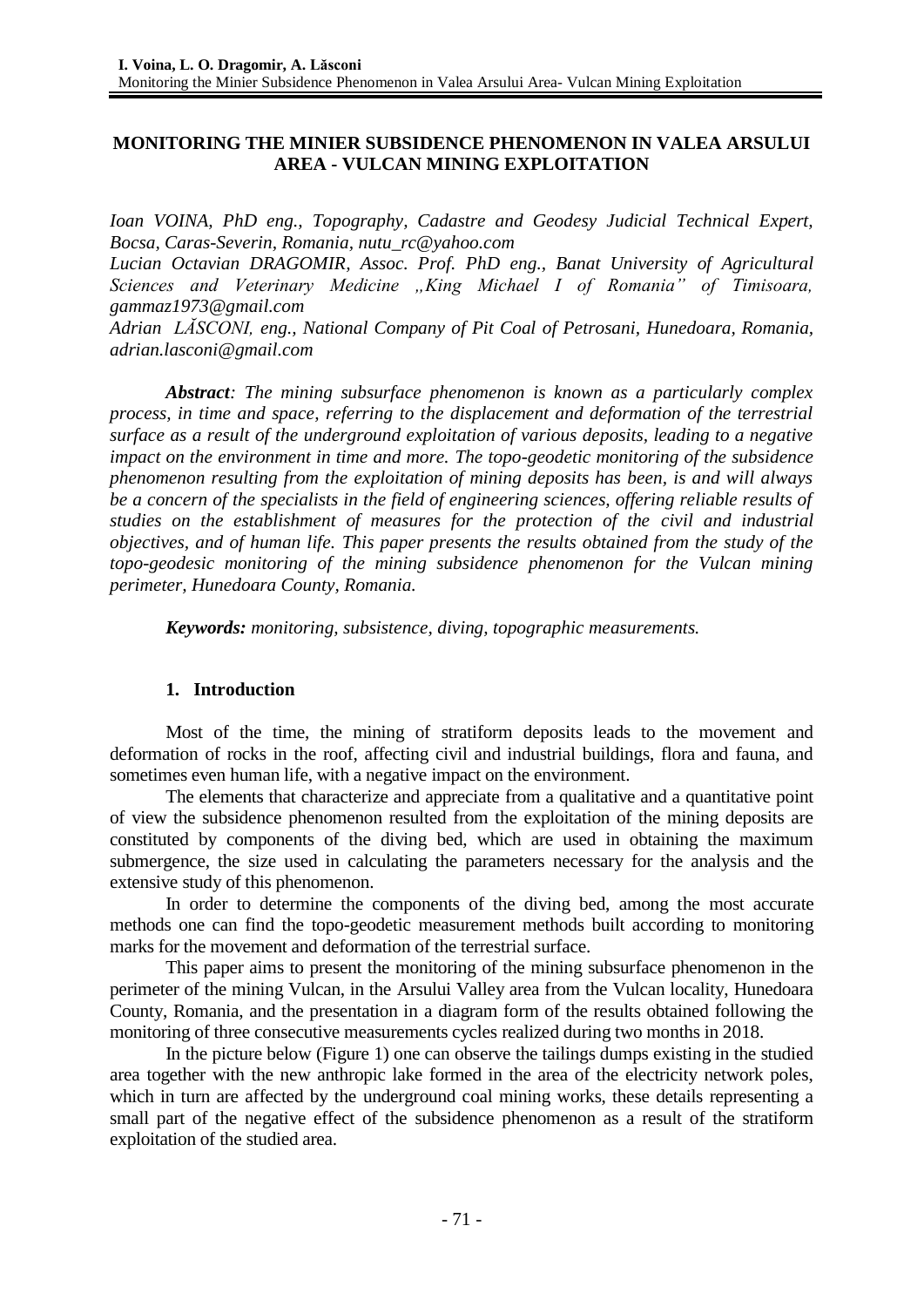

Fig.1. The negative effects of the subsidence phenomenon as a result of the exploitation of coal deposits - Vulcan Mining - Arsului Valley, Vulcan Town, Hunedoara County, Romania

#### **2. The geographic location of the objective studied**

Vulcan mining exploitation is among the few mining coal mines currently in operation in the Jiu Valley mining basin. Located in south-western Romania, at the Southern Carpathians poles, the locality of Vulcan is geographically located at 45° 23' north latitude and 23° 17' east longitude.

The mining perimeter covered by the present paper is located in the administrative territory of Vulcan, Hunedoara County in Romania, more precisely north of the city of Vulcan, at the end of the street bearing the name of the place, namely the Arsului Valley. In the image below (Figure 2), an area zoning is displayed, where the location of the area studied can be observed.



Fig. 2. Area plan of the area studied - Arsului Valley within the mining area Vulcan, Vulcan, Hunedoara County, Romania

### **3. Topo-geodetic methods and means used**

The first studies and researches on the monitoring of the subsidence phenomenon as a result of the exploitation of stratiform deposits within the perimeter of the Arsului Valley - E.M. Vulcan were made in the beginning of 1981, due to the apparition of a water crater accumulated as a result of the mining subsidence phenomenon, and since then the area has been studied and researched by different specialists in the domain.

Given that the initial marks used in the monitoring of the mining subsidy were partly destroyed, others disappeared; the topo-geodetic measurements necessary for the realization of the present case study were made starting with the R5, R6, R7 level markers, materialized at the base of concrete pillars belonging to the electric power network. The monitoring marks in the area of influence were set at the base of the LEA pillars crossing the area of influence.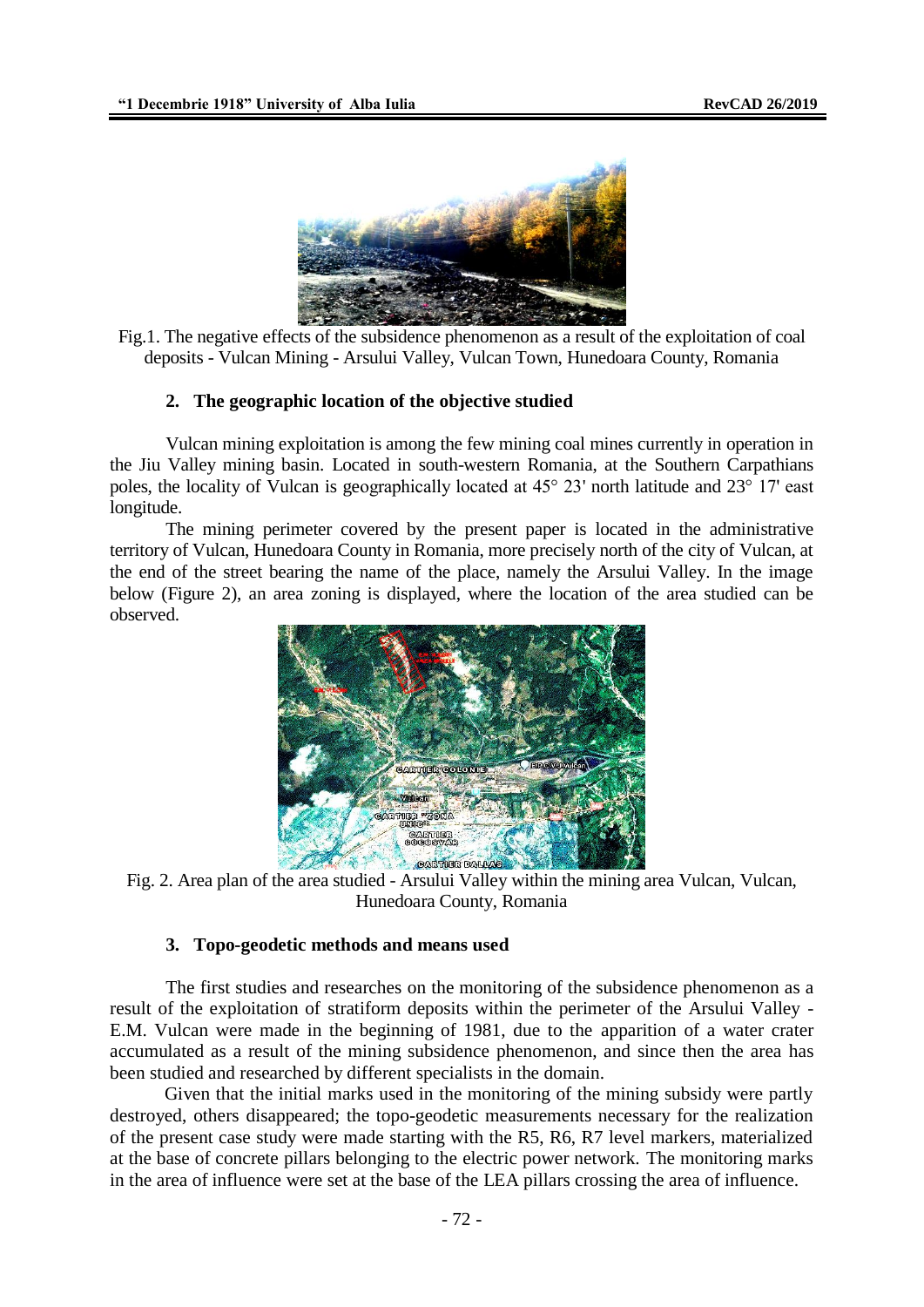Once the stable elements were identified in the area, that can be used to monitor the mining subsidence phenomenon (concrete, pillars, etc.), these were marked with paint, as it can be seen in the picture below (Figure 3). On the concrete pillars located in the tracking area four tracking marks were painted, one at the base and the remaining from 50 cm in 50 cm, the last mark being 1.5 m from the base of the pillar. In this way, it was intended for the measurements to be also made if the base landmark pillar is covered by tailings or water.



Fig. 3. Marking of monitoring marks for the subsistence phenomenon

For the determination of the values measured for the plan-metric values, a total station with a 5" precision, using the polar co-ordinate method, was used as instrument, and a NI025 level was used to determine the measured values for the altimetric values using the geometric middle level method, starting from the R19 levelling index, having the elevation  $Z =$ 621,135m, embedded in the Chorine extractor machine, thus determining the altimetry of all the points marked in the field, their numbering starting from R0 and closing the alignment of the tracking track on the embedded mark in the R41 construction. In Figure 4 one can see the centralized situation of the values obtained and the calculations made after the measurements.

The values determined after the first topo-geodetic measurement cycle on 06.07.2018 served and will continue to serve as a reference for future measurements to be made.

The monitoring of the subsidence phenomenon in the present case study was performed quarterly on the R5, R6 series, keeping track of the evolution over time on the new alignment of the R7-B1-B2-B3-S10-S-12-S13- S15 (red continuous line). Due to the fact that the mark on the S11 pillar is surrounded by water, it was not possible to carry out specialized measurements on it.

Figure 5 shows an extract from the topographic plan in which the monitoring line of the subsidence phenomenon of the area studied is represented.



Fig. 4. Centralizer of topo-geodetic measurements performed to monitor the subsidence phenomenon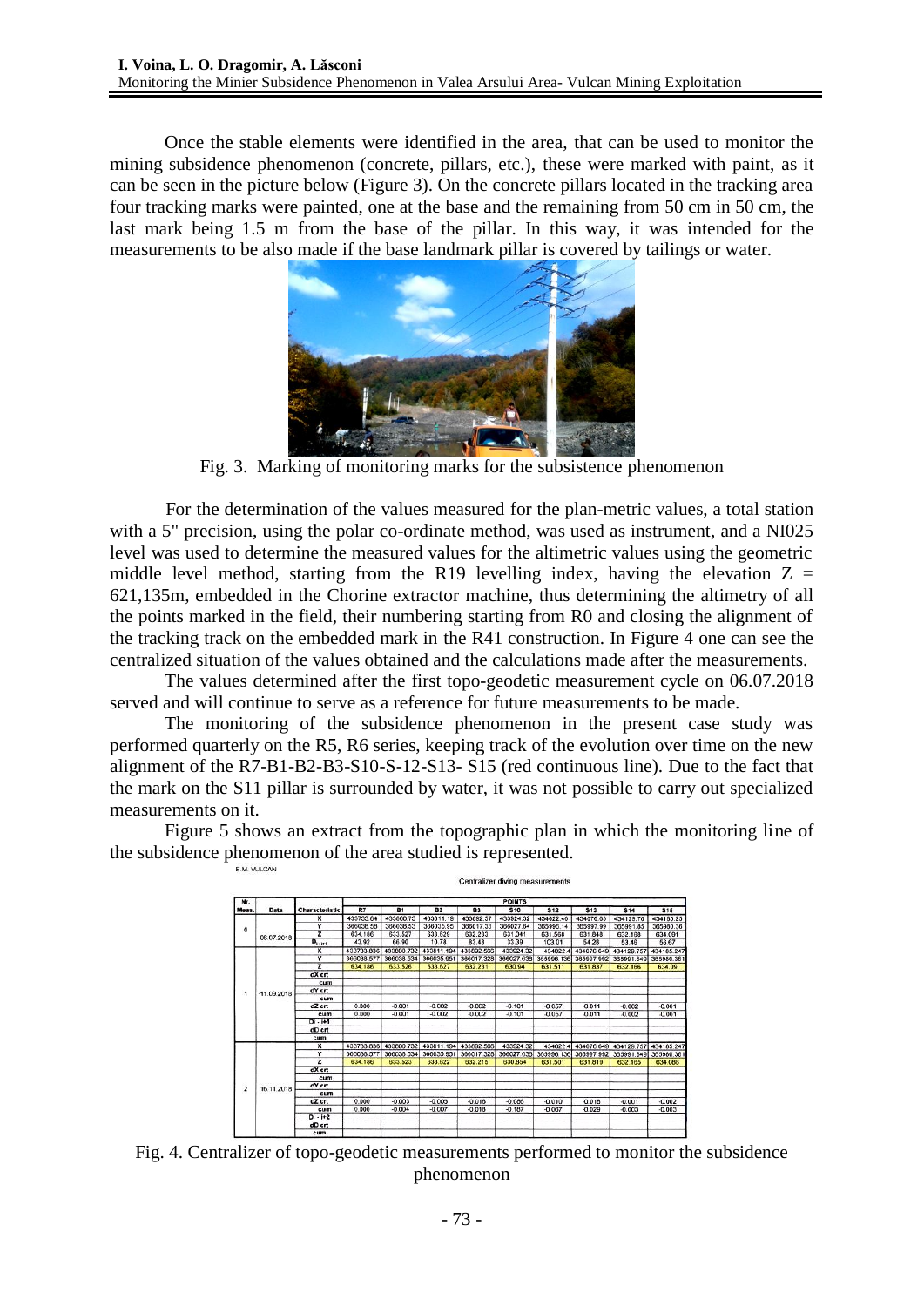

Fig. 5. Extract from the topographic plan made to monitor the mining subsistence phenomenon

# **4. Results**

The results obtained in the present case study, referring to the topo-geodetic measurements carried out over three time periods, are highlighted in the present paper in the form of a diagram shown in Figure 6 below, where the diving values can be observed on the monitored alignment contains the references R7-B1-B2-B3-S10-S12-S13-S14-S15. Noteworthy is that of all of the nine landmarks monitored, the S10 landmark has the highest values for the altimetric dive value, fact which shows that one can predict that the point of maximum sinking of the alignment will be the S10 point.



Fig.6. Diving graph on the alignment monitored – Arsului Valley, Vulcan Mining, Vulcan, Hunedoara County, Romania.

#### **5. Conclusions**

Starting from the research realized and the results obtained in the various stages of the case study, one can conclude that the subsidence in the central area of the alignment monitored, keeping in mind the terrestrial relief, can be caused not only by the ongoing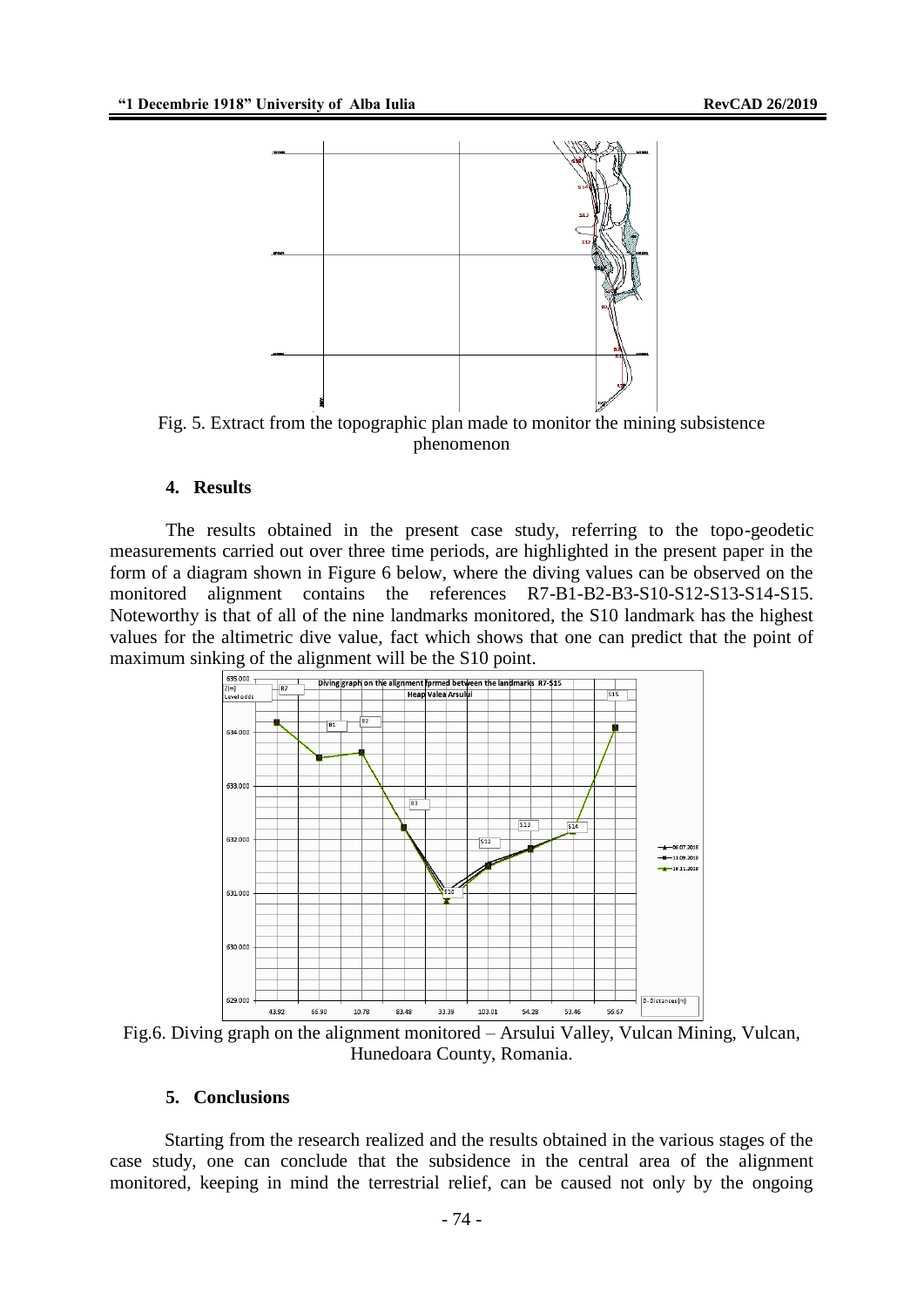underground exploitation, but also by the surface geology and / or meteorological conditions over time.

The position of the S10 landmark, located in the centre of the area considered unstable and affected by the subsidence phenomenon at a fairly high rate, can indicate that, over time, the geological structure of the land surface can extend beyond the mining perimeter affected by the subsidence, an explanation would be that the elastic behaviour of some sedimentary rock formations can determine the extension of the mining subsidence phenomenon, including outside the mining galleries.

As previously stated, the centreline of the tracking alignment on the vertical component shows a maximum sinking value of the S10 landmark of  $0.187m / 4$  months, which results in the conclusion, that during a year the sinking of S10 will be 0.561m / year, thus one can assert that the mining subsidence phenomenon in the studied area is still in the active phase.

At the same time, one considers it extremely important that all the points around the area, considered unstable, show a constant tendency for slow sinking.

# **6. References**

- 1. Beldea M., Dima N., Oncioiu G., Herbei O. (1990). Posibilități de simulare pe calculator *a fenomenului de scufundare a suprafeţei terenului sub influenţa exploatării subterane, Symposium: Ştiinţa şi tehnica în minerit, Petrosani, Romania;*
- *2. Betournay M.C. (2002). Underground Mining and Its Surface Effect. Interstate Technical Group on Abandoned Underground Mines, Fourth Biennial Abandoned Underground Mine Workshop, Davenport, Iowa;*
- *3. Brauner, G. (1973). Subsidence due to Underground Mining. 1. Theory and practices in predicting surface deformation, Bureau of Mines Information Circular, S.U.A.;*
- *4. Dragomir, L. O., & Herbei, M. V. (2012), Monitoring the subsidence phenomenon în Petroşani city using modern methods and technologies, Environmental Engineering & Management Journal (EEMJ), 11(7);*
- *5. Drecker P., Gresnske D.D., Heinrich K., Noll H.P. (1995). Subsidence and development in the Ruhn of Germany, Proceeding of the Fifth International Symposium on Land Subsidence, Hague, Holland;*
- *6. Grecea C, Ienciu I, Dimen L, Bala AC, Oprea L, (2012), [Impact of Surveying](http://scholar.google.com/scholar?cluster=8995741649762110030&hl=en&oi=scholarr)  [Engineering on the Environmental Protection Problems,](http://scholar.google.com/scholar?cluster=8995741649762110030&hl=en&oi=scholarr) Journal of Environmental Protection and Ecology 13 (1), 352-360;*
- *7. Ienciu I, Dimen L, Ludusan N, Grecea C, Borsan T, Oprea L, (2012)Dynamics of the Rill and Gully Erosion using GIS Technologies, Journal of Environmental Protection and Ecology 13 (1), 345-351;*
- *8. Ienciu I., Vorovencii I., Oprea L., Popescu C., (2013), Urban Development of Mountain Areas with the Aim of Developing Local Tourism, Journal of Environmental Protection and Ecology, 14 (3), p. 980-985;*
- *9. Ienciu I., Popa M., Grecea C., Oprea L., Varvara S., (2011), Topographic Surveys to Reintegrate Waste-rock into the Natural Cycle, Journal of Environmental Protection and Ecology, 12 (4), p. 1925-1934;*
- *10. Marian D.P. (2012). Urmărirea topografică şi analiza deformării suprafeţei terenului afectat de exploatarea subterană, Universitas, Petrosani. Romania;*
- *11. Onica I., Cozma E., Marian D.P., Stefan N. (2014). Prognosis of the Maximum Subsidence and Displacement of the Ground Surface in the Jiu Valley Coal Basin,*